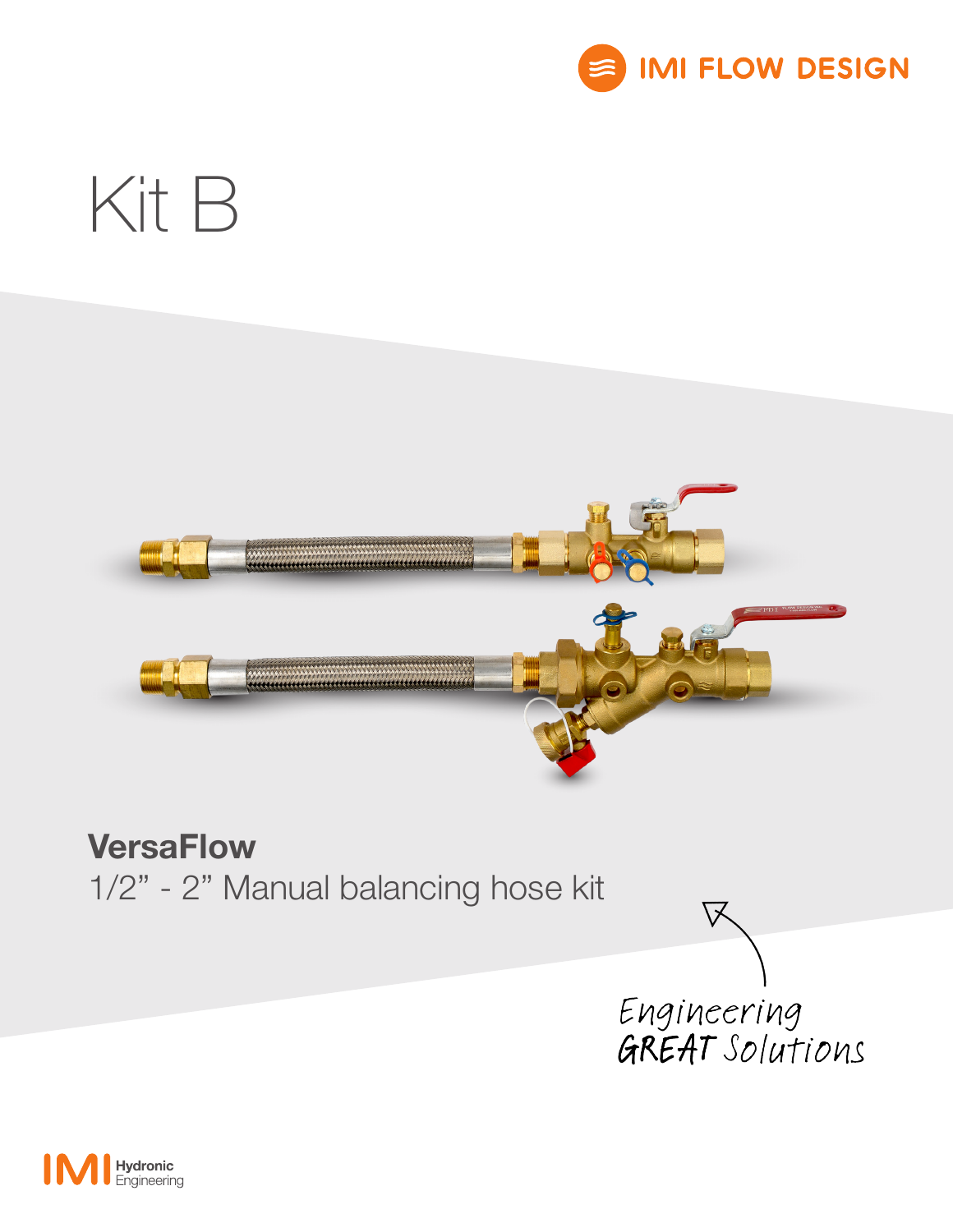# Kit B

Kit B includes Model UA venturi balancing valve regulator, Model YC strainer with ball valve and two Model H2/H3 hose assemblies.

## Key features

> Flow Measurement

> Hoses Isolation vibration

> Balancing

> Strainer Helps prevent clogging

# Technical description

# Application:

Heat Pumps

Functions: Balancing, Shut-off, Strainer, Flex Dimensions:  $1/2" - 2"$ 

Rating: 600 psig at 250° F

#### Accuracy: 3%

Material: Brass, EPDM, Stainless Steel, Zinc Dichromate, Plated Steel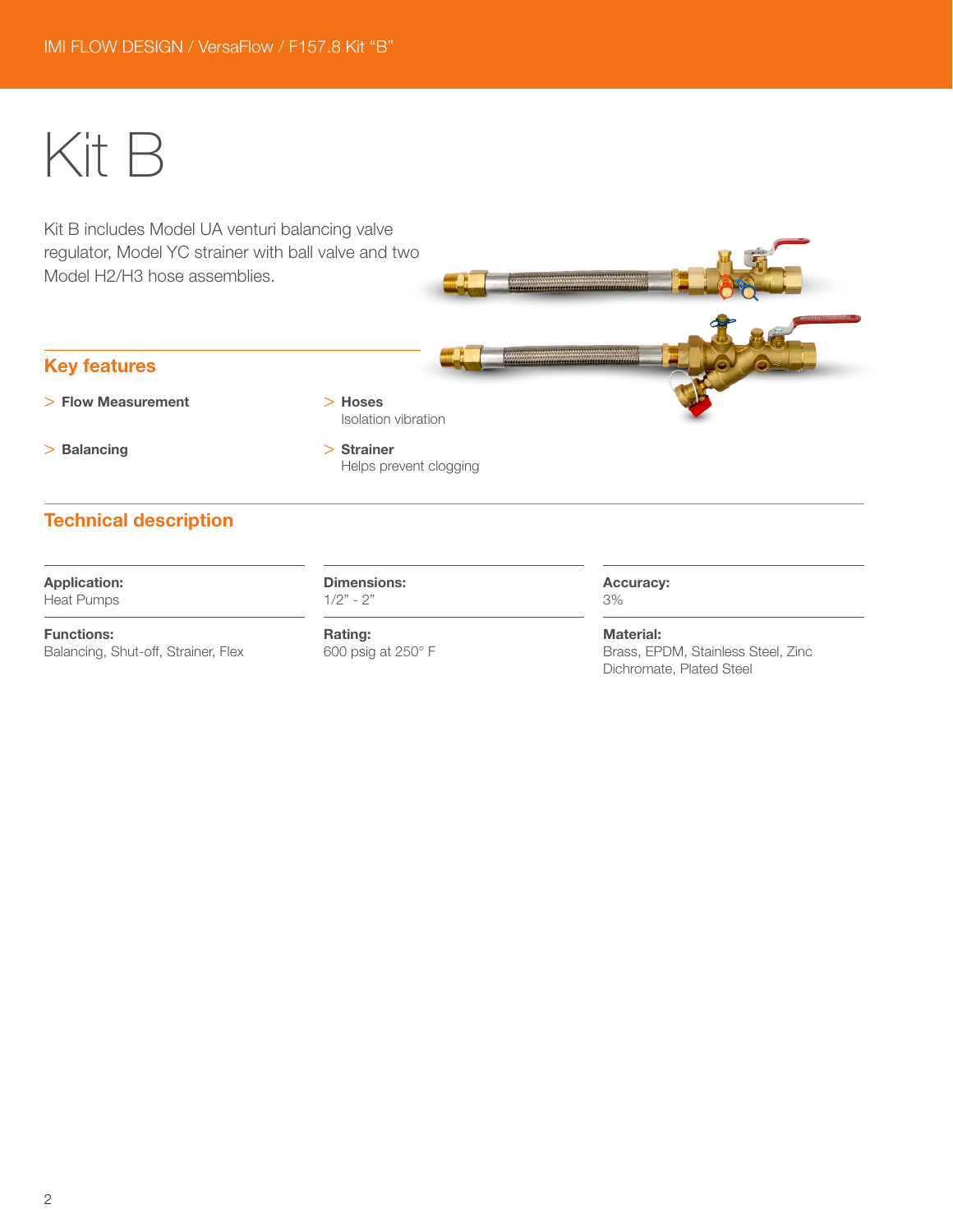## Product Information

#### Model UA

Model UA is a shut-off and manual throttling venturi valve with EPDM O-ring, PTFE seat and memory stop. Stem is blowout proof with EPDM O-ring and PTFE packing with packing nut. Dual Pres sure / Temperature ports are standard with an additional option available for air vent or drain valve. Ball valve end available thread or sweat – please specify.

#### Model YC

Model YC is a combination ball valve, y-strainer and union with five (5) accessory port locations. 20 mesh stainless steel strainer is removable from the valve body for inspection and cleaning without breaking the main piping.

#### **Hose**

Hose assembly has a stainless steel outer braid over an EPDM inner tube and brass or steel fittings.

### Bend Radius Specification

| Hose IL             | $\bigcap$ | 0/4<br>← / ب         |              | 101<br>17 C     | $\bigcap$<br><b>__</b>             |
|---------------------|-----------|----------------------|--------------|-----------------|------------------------------------|
| Minimum Bend Radius |           | $-1/0$ <sup>33</sup> | $\bigcap$ 33 | $\bigcap \{1\}$ | 10 <sup>r</sup><br>$1/\mathcal{L}$ |

Never use a bending radius less than the minimum amount shown above.

### Model UA Configuration

| <b>Dimensions</b> |                      |                             |  |  |  |  |  |
|-------------------|----------------------|-----------------------------|--|--|--|--|--|
|                   | Venturi Flow Ranges* |                             |  |  |  |  |  |
| <b>Body Size</b>  | Venturi No.          | gpm (ips)                   |  |  |  |  |  |
| A                 |                      | $0.2 - 0.9$ (0.01 - 0.06)   |  |  |  |  |  |
|                   | 2                    | $0.4 - 2.0$ (0.03 - 0.13)   |  |  |  |  |  |
|                   | 3                    | $1.0 - 4.6(0.06 - 0.29)$    |  |  |  |  |  |
|                   | 4                    | $2.3 - 10.1$ (0.14 - 0.64)  |  |  |  |  |  |
| B                 | 5                    | $2.7 - 12.6$ (0.17 - 0.80)  |  |  |  |  |  |
|                   | 6                    | $5.8 - 27.5$ (0.37 - 1.73)  |  |  |  |  |  |
| C,                |                      | $9.5 - 48.8$ (0.60 - 3.08)  |  |  |  |  |  |
|                   | 8                    | $22.0 - 103.3(1.39 - 6.52)$ |  |  |  |  |  |

 $S =$  female sweat  $F =$  female NPT M = male NPT

#### **Notes**

\* Flow range is from the minimum recommended differential pressure 24" to 500" W.C. (5.97 to 124.42 kPa)

See installation and operation manual (Flowset)

When ordering, please specify Venturi Number.